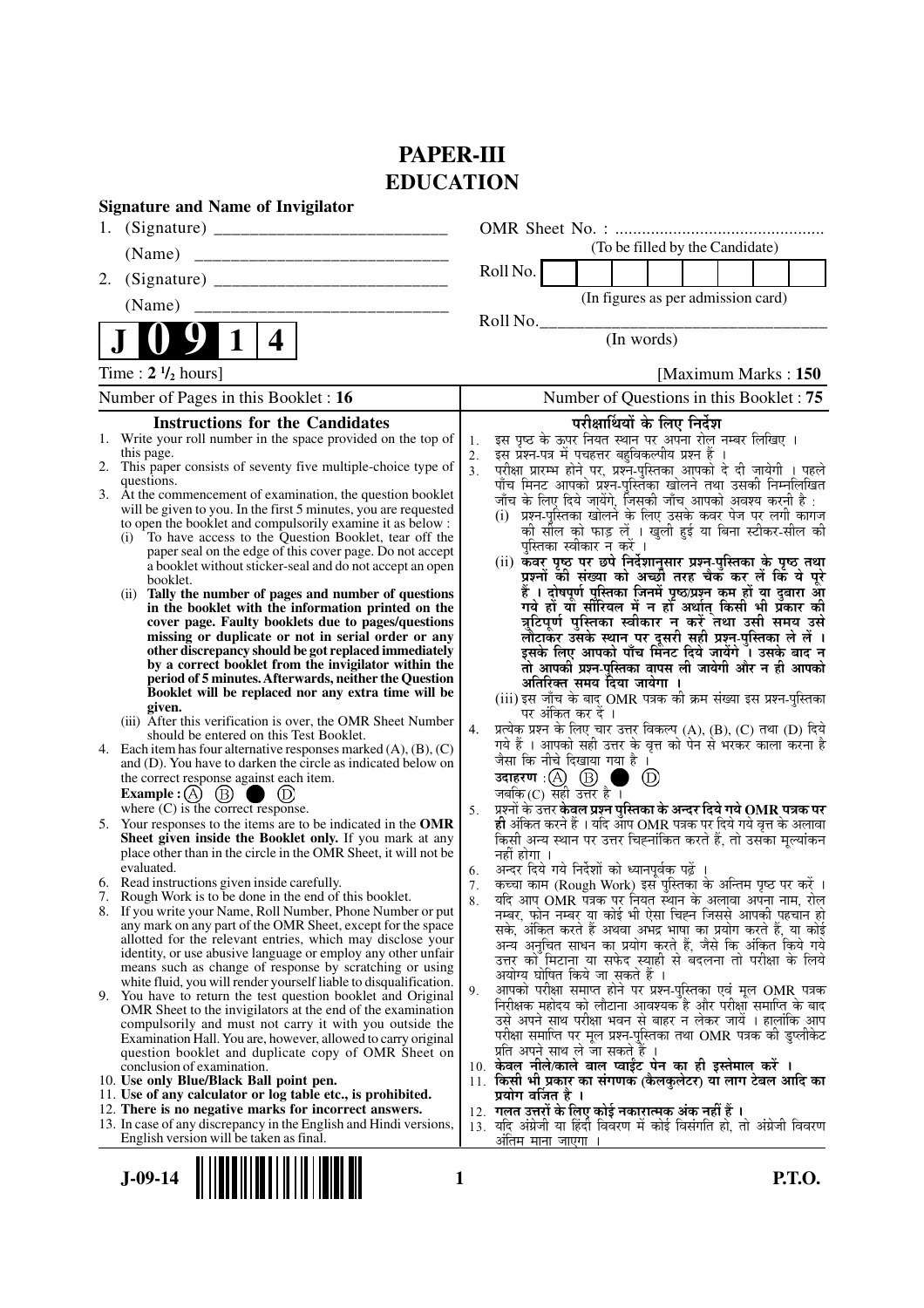## **EDUCATION Paper – III**

**Note :** This paper contains **seventy five (75)** objective type questions of **two (2)** marks each. **All** questions are compulsory.

- **1.** Rationalism was a movement which advocated
	- (A) a faith in the power of unaided reason
	- (B) the reconciliation of Church dogmas with new science.
	- (C) the substitution of Aristotelian authority for the Church.
	- (D) None of the above
- **2.** The educative experience is desirable to the
	- (A) pragmatist, only if, on the whole it is acceptable to the pupil.
	- (B) realist, only if it is pleasurable and practical for the pupil.
	- (C) idealist only if it is effective in attaining immediate goals.
	- (D) reconstructionist, only if it helps the pupil earn a living.
- **3.** Which of the following is not an aim of education according to Jain Philosophy ?
	- (A) Samyak Jnāna (Right knowledge)<br>(B) Samyak Samkalpa (Right)
	- Samkalpa determination)
	- (C) Samyak Darshan (Right faith)
	- (D) Samyak Charitra (Right conduct)
- **4.** Stratification in society is based on
	- (A) Power, Property and Prestige
	- (B) Culture, Caste and Class
	- (C) Education, Learning and Empowerment
	- (D) Motivation, Mobility and Material possession
- **5.** Social change is a change in
	- (A) Social Relationships
	- (B) Social Achievement
	- (C) Social Values
	- (D) Civilization

## Paper-III 2 J-09-14

- **6.** In socialization, the teacher should play the role of
	- (A) An agent
	- (B) An administrator
	- (C) A counsellor
	- (D) All of the above
- **7.** The real carriers of heredity are
	- (A) The Chromosomes
	- (B) The Genes
	- (C) The Nucleus of the cell
	- (D) DNA
- **8.** Social development is essentially a matter of
	- (A) Conformity to the demands of the social order
	- (B) Achievement of social security and acceptance
	- (C) Integration of ones purposes with those of the social order
	- (D) The development of social skills
- **9.** Which of the following best describes the process of growth and development ?
	- (A) It is entirely physical and physiological.
	- (B) It is pre determined by heredity.
	- (C) All of its aspects are highly inter-related.
	- (D) It is essentially an individual phenomenon, different from person to person.
- **10.** Structure of Intellect (SI model) is evolved by
	- (A) Thurstone (B) Guilford
	- (C) Spearman (D) Gardner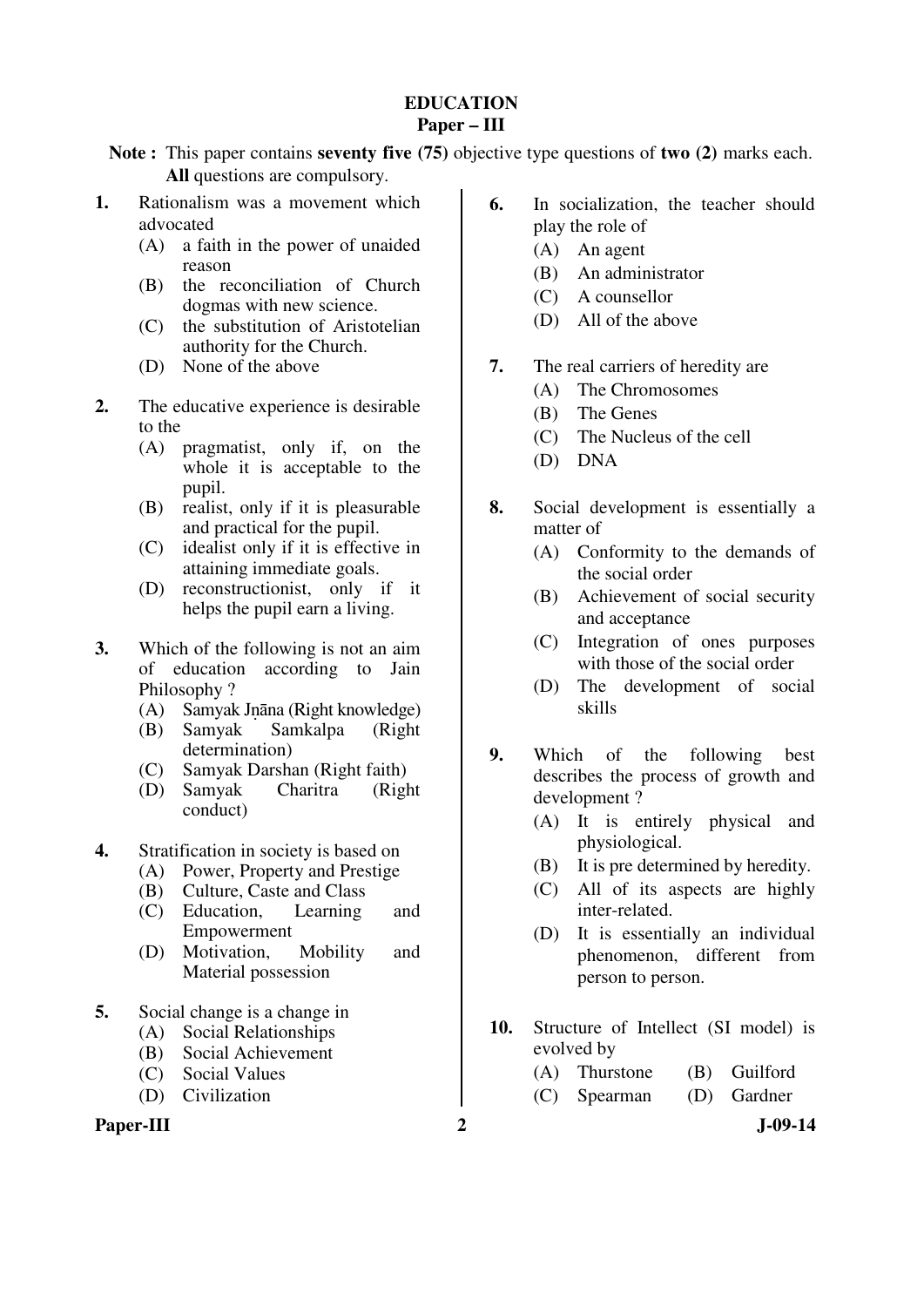## शिक्षा

## ¯ÖÏ¿®Ö¯Ö¡Ö **– III**

सूचना: इस प्रश्नपत्र में पचहत्तर (75) बहु-विकल्पीय प्रश्न हैं । प्रत्येक प्रश्न के **दो (2)** अंक हैं । सभी प्रश्न अनिवार्य हैं ।

- 1. तर्कबुद्धिवाद एक आंदोलन था जिसने हिमायत की थी
	- $(A)$  विशुद्ध तर्क की शक्ति में आस्था की
	- $(B)$  नवीन विज्ञान के साथ गिरजा-धर्म सिद्धांतों के सामंजस्य की
	- (C) चर्च के लिए अरस्तू सम्मत प्राधिकार के प्रतिस्थापन की
	- (D) उपर्यक्त में किसी की नहीं
- 2. शिक्षाप्रद अनुभव
	- $(A)$  प्रयोजनवादी को, केवल तभी वांछनीय है जब यह छात्रों को समग्ररूप से स्वीकार्य हो ।
	- (B) यथार्थवादी को, केवल तभी वांछनीय है जब यह छात्रों के लिए आनंददायक और व्यावहारिक हो ।
	- (C) आदर्शवादी को, केवल तभी वांछनीय है जब यह तात्कालिक लक्ष्यों की प्राप्ति में प्रभावकारी हो ।
	- (D) पुर्नरचनावादी को, केवल तभी वांछनीय है जब वह छात्रों को जीवन निर्वाह हेत् कमाई करने में सक्षम बनाता हो ।
- 3. जैन दर्शन के अनुसार निम्नलिखित में से कौन शिक्षा का एक उद्देश्य नहीं है ?
	- (A) सम्यक् ज्ञान (उचित ज्ञान)
	- (B) सम्यक संकल्प (उचित संकल्प)
	- (C) सम्यक् दर्शन (उचित आस्था)
	- (D) सम्यक चरित्र (उचित आचरण)
- 4. समाज में स्तरीकरण किस पर आधारित है ?
	- $(A)$  शक्ति, सम्पत्ति तथा प्रतिष्ठा
	- (B) संस्कृति, जाति तथा वर्ग
	- (C) शिक्षा. अधिगम तथा सशक्तिकरण
	- $(D)$  । अभिप्रेरण, गतिशीलता तथा भौतिक स्वामित्व
- **5.** सामाजिक परिवर्तन, परिवर्तन है
	- $(A)$  सामाजिक संबंधों में
	- (B) सामाजिक उपलब्धियों में
	- (C) सामाजिक मूल्यों में
	- $(D)$  सभ्यता में



- **6.** समाजीकरण में शिक्षक को भूमिका निभानी चाहिए
	- $(A)$  अभिकर्ता की
	- $(B)$  प्रशासक की
	- (C) परामर्शदाता की
	- (D) उपर्युक्त सभी की
- **7.** आनवंशिकता के वास्तविक वाहक हैं
	- $(A)$  गुणसूत्र
	- $(B)$  जीनस
	- (C) सेल का केंद्रीय भाग
	- (D) इी एन ए
- **8.** सामाजिक विकास अनिवार्यत: विषय $\dot{\vec{z}}$ ।
	- $(A)$  सामाजिक व्यवस्था की माँग के प्रति समनरूपता
	- (B) सामाजिक सुरक्षा तथा स्वीकार्यता की उपलब्धि
	- (C) सामाजिक व्यवस्था के साथ अपने उद्देश्यों का एकीकरण
	- (D) सामाजिक कौशलों का विकास
- **9.** ∑प्रगति एवं विकास की प्रक्रिया का सर्वोत्तम वर्णन कौन सा विकल्प करता है ?
	- $(A)$  यह पर्णतया भौतिक और शारीरिक हैं ।
	- (B) यह आनुवंशिकता द्वारा पूर्व-निर्धारित होता है ।
	- (C) इसके सभी पहलू अत्यंत अंतर्सबंधित होते हैं ।
	- $(D)$  यह अनिवार्यत: एक वैयक्तिक परिघटना है और एक व्यक्ति से दूसरे व्यक्ति में भिन्न होती है $\perp$
- 10. प्रज्ञा की संरचना (एस.आई. मॉडल) का विकास किसने किया ?
	- (A) थर्सटोन (B) गिलफोर्ड
	- (C) स्पियरमैन (D) गार्डनर
- **J-09-14 3 Paper-III**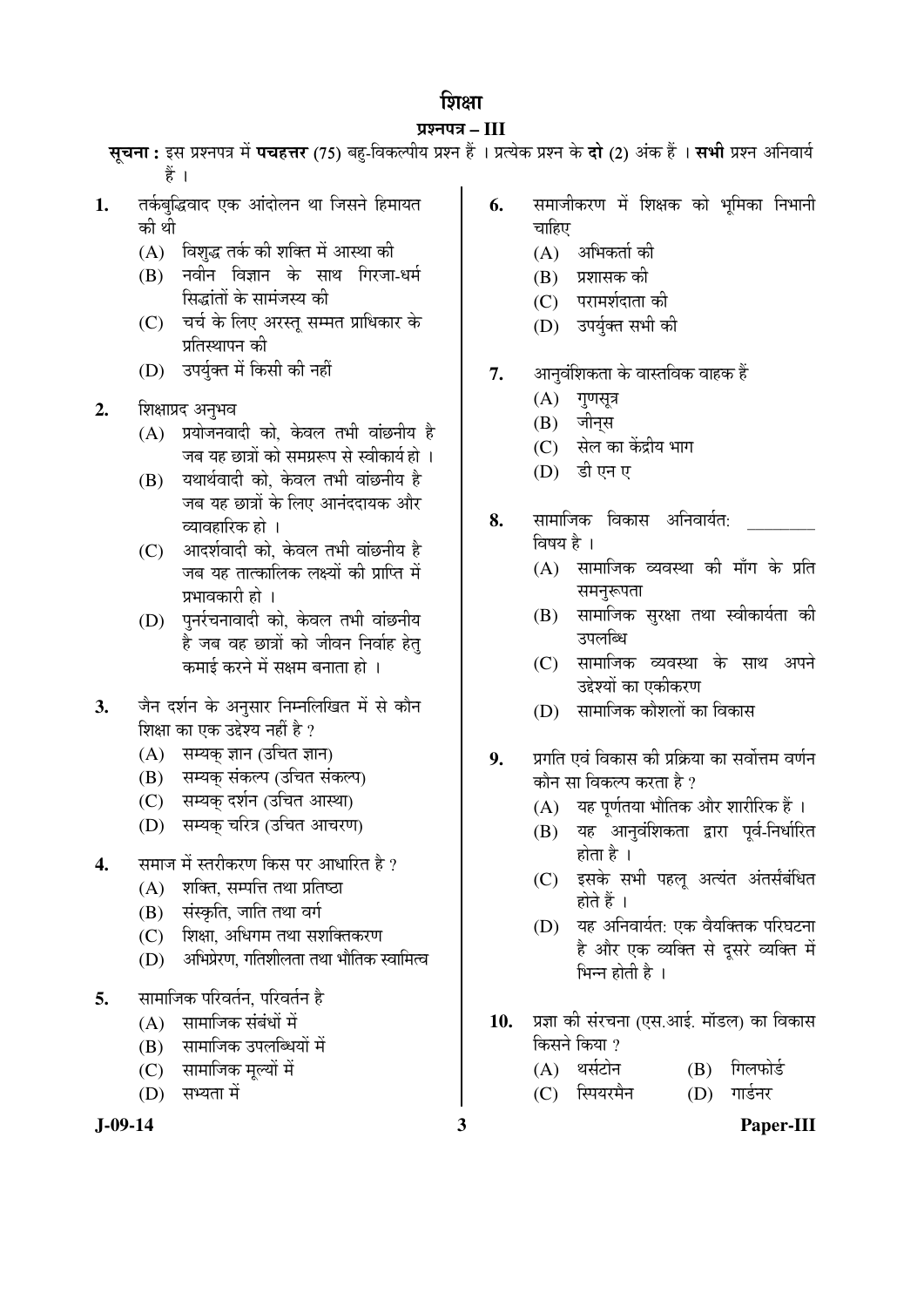- **11.** An intelligent child is characterised by
	- (A) Creative and Divergent thinking
	- (B) Critical and convergent thinking
	- (C) Critical, creative and convergent thinking
	- (D) All of the above
- **12.** Constructivist learning is advocated by
	- (A) Jean Piaget
	- (B) Leu Vygotsky
	- (C) B.F. Skinner
	- (D) Kohler
- **13.** Eysenck measured personality based on
	- (A) Type and Traits
	- (B) Type only
	- (C) Traits only
	- (D) None of the above
- **14.** 'Humanist theory' of personality is advocated by
	- (A) McDougal (B) Maslow
	- (C) Rogers (D) Guilford
- **15.** Match the following in List I with that of  $List - II$  in the correct order :

| List – I      | $List-II$            |
|---------------|----------------------|
| a. Freud      | Directive<br>i.      |
|               | counseling           |
| b. Williamson | ii. Free Association |
| c. Rogers     | iii. Free wheeling   |
| d. Gordon     | iv. Non-directive    |
|               | counseling           |
|               | v. Eclectic          |
|               | counseling           |
| Codes :       |                      |
| h<br>a        | d<br>C               |
|               |                      |

| (A) |                         | 111            | 1V           | v   |
|-----|-------------------------|----------------|--------------|-----|
| (B) | $\overline{\mathbf{u}}$ | $\blacksquare$ | $\mathbf{V}$ | iv  |
| (C) | ii                      |                | iv           | 111 |
| (D) | 111                     | 11             |              |     |

- **16.** When working with children with disabilities it is important for the counselor to enhance school based services by doing so, the counselor is taking on the role of
	- (A) Investigator
	- (B) Collaborator
	- (C) Psychologist
	- (D) Coordinator

## Paper-III **4** J-09-14

- **17.** The psychotherapeutic method of guidance involves in :
	- (A) Emphasizes the use of the cumulative record
	- (B) Supports the giving of advice to the counsele
	- (C) Places confidence in the pupils ability to solve his/her own problems
	- (D) Is the destructive method of counseling pupils.
- **18.** In counseling with pupil, a teacher should
	- (A) plan to do most of the talking
	- (B) establish rapport with the pupil
	- (C) refrain from giving him information
	- (D) assume responsibility for solving his problems.
- **19.** In experimental research hypothesis are formulated
	- (A) before the experiment.
	- (B) during the experiment.
	- (C) after the experiment.
	- (D) none of these.
- **20.** Type-I error, in the testing of a null hypothesis, occurs when the researcher
	- (A) rejects it when it is true
	- (B) accepts it when it is false
	- $(C)$  Both  $(A)$  and  $(B)$
	- (D) Neither (A) nor (B)
- **21.** Which of the following is wrong ? Hypothesis can be formulated using
	- (A) the established theories.
	- (B) the findings of previous research.
	- (C) experience of the researcher.
	- (D) the results of the same study.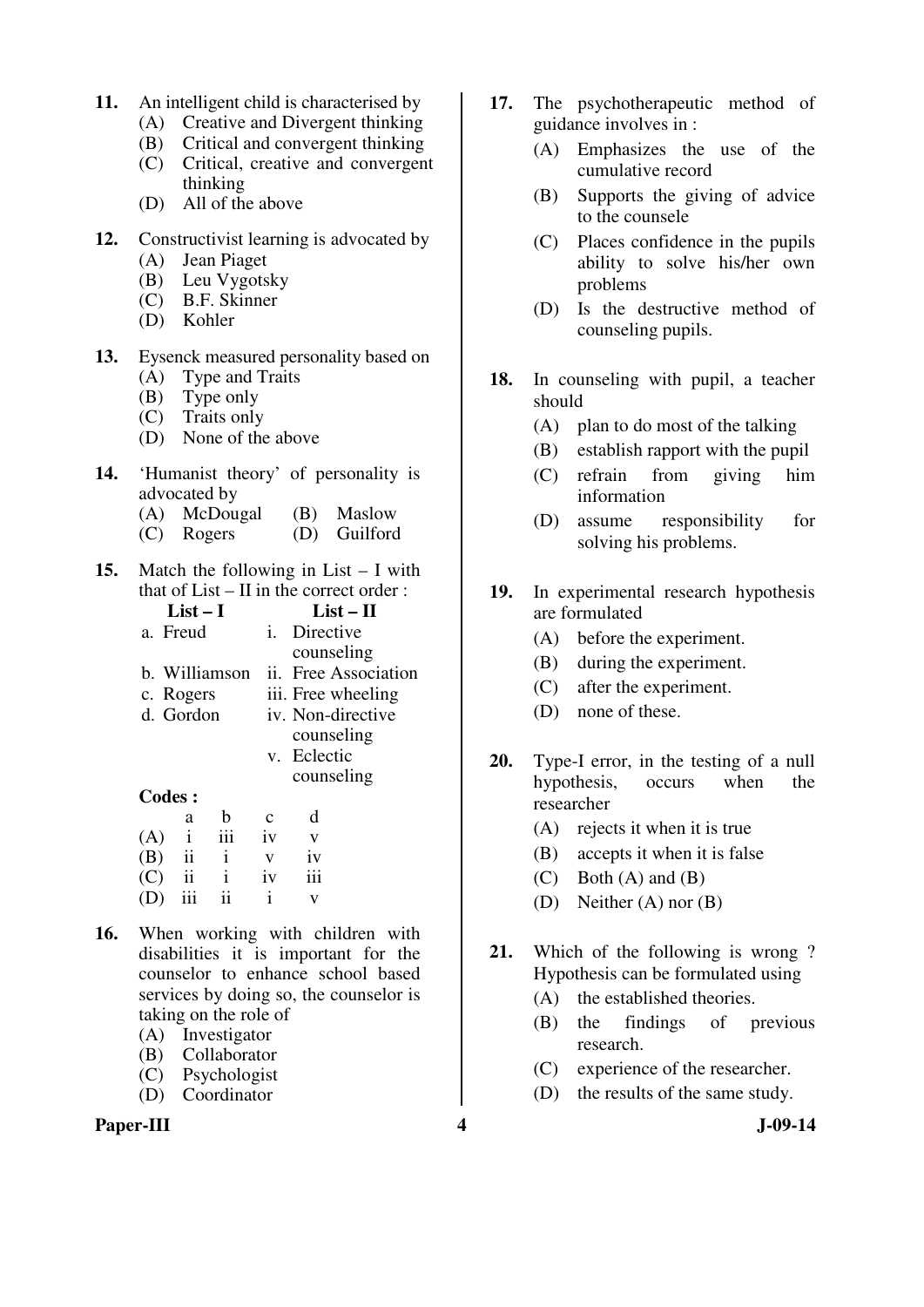| 11. |  | एक बुद्धिमान बालक का अभिलक्षण है |
|-----|--|----------------------------------|
|     |  |                                  |

- (A) सर्जनात्मक एवं अपसारी चिंतन
- $\overline{(\textbf{B})}$  आलोचनात्मक एवं अभिसारी चिंतन $\overline{(\textbf{C})}$  आलोचनात्मक सर्जनात्मक
- (C) आलोचनात्मक, सर्जनात्मक तथा अभिसारी चिंतन
- (D) उपर्यक्त सभी
- 12. रचनावादी अधिगम (कंस्ट्रक्टिविस्ट लर्निंग) का पक्षधर कौन हैं ?<br>(A) जीन पियाजे
	- $(B)$  लेव विगोत्सकी
	- (C) बी.एफ. स्किनर (D) कोहलर
- 13. आइसेंक ने व्यक्तित्व की माप किसके आधार पर की थी ?
	- $(A)$  प्रकार तथा विशेषक
	- (B) केवल प्रकार
	- $(C)$  केवल विशेषक
	- (D) उपर्युक्त में से कोई नहीं
- 1**4.** व्यक्तित्व के मानवतावादी सिद्धांत का पक्षधर कौन हें ?
	- (A) मैकडुग्गल (B) मास्लो<br>(C) रोजर्स (D) गिलफो
	- (D) गिलफोर्ड
- 15. सूची I की मदों को सूची II की मदों से  $\overline{\mathbf{u}}$ ੱ $\overline{\mathbf{u}}$   $\overline{\mathbf{b}}$   $\overline{\mathbf{b}}$   $\overline{\mathbf{c}}$   $\overline{\mathbf{b}}$   $\overline{\mathbf{b}}$   $\overline{\mathbf{c}}$   $\overline{\mathbf{c}}$   $\overline{\mathbf{b}}$

|                | $\mathbf{u}$ and $\mathbf{u}$ and $\mathbf{u}$ .<br>सूची – I |              | सूची – II              |
|----------------|--------------------------------------------------------------|--------------|------------------------|
| a <sub>z</sub> | फ्रायड                                                       | $\mathbf{i}$ | निदेशात्मक उपबोधन      |
|                | b. विलियम्सन                                                 |              | ii. मुक्त साहचर्य      |
|                | c. रोजर्स                                                    |              | iii. फ्री व्हिलिंग     |
|                | d. गॉर्डन                                                    |              | iv. अनिदेशात्मक उपबोधन |
|                |                                                              |              | v. संकलक उपबोधन        |
| कुट :          |                                                              |              |                        |

| $40^\circ$ |                      |         |  |
|------------|----------------------|---------|--|
|            |                      | a b c d |  |
| $\sim$     | $\ddot{\phantom{0}}$ |         |  |

|  |              | $(A)$ i iii | iv           | $\mathbf{V}$            |
|--|--------------|-------------|--------------|-------------------------|
|  | $(B)$ ii i   |             | $\mathbf{V}$ | iv                      |
|  |              | $(C)$ ii i  | iv           | iii                     |
|  | $(D)$ iii ii |             | $\mathbf{i}$ | $\overline{\mathbf{V}}$ |
|  |              |             |              |                         |

- 1**6.** निःशक्त बच्चों के साथ कार्य करते समय परामर्शदाता के लिए यह आवश्यक है कि वह विद्यालय आधारित सेवाओं को बढाएँ । ऐसा करके परामर्शदाता निम्नलिखित को कार्य सौंपता है
	- (A) जाँचकर्ता को (B) सहकर्ता को<br>(C) मनोविज्ञानी को (D) समन्वयक को  $(C)$  मनोविज्ञानी को
- 
- 17. मार्गदर्शन की मनश्चिकित्सा विधि में निम्नलिखित शामिल होता है $\cdot$ 
	- $(A)$  संचयी अभिलेख के प्रयोग पर बल देना ।
	- (B) उपबोध्य (काउंसली) को सलाह देते हुए सहयोग देना ।
	- $(C)$  विद्यार्थी की योग्यता में विश्वास रखना कि वह अपनी समस्या का स्वय<mark>ं</mark> समाधान करेगा ।
	- $(D)$  क्या विद्यार्थी को परामर्श देने की कोई <u>विकर्षक विधि है</u> ।
- 18. विद्यार्थी को परामर्श देते समय अध्यापक को चाहिए कि वह
	- $(A)$  ग्राय: बोलने की योजना बनाए ।
	- (B) विद्यार्थी के साथ घनिष्ठता स्थापित करें ।
	- (C) उसे जानकारी देने से बचें ।
	- (D) उसकी समस्या के समाधान की जिम्मेदारी ले**ं।**
- 19. प्रयोगमृलक अनुसंधान की प्राक्कल्पना का निरूपण कब किया जाता है ?
	- $(A)$  प्रयोग से पहले
	- (B) प्रयोग के दौरान
	- (C) प्रयोग के बाद
	- (D) उपर्युक्त में से कोई नहीं
- 20. निराकरणीय प्राक्कल्पना की जाँच में टाइप-I न्नुटि तब उत्पन्न होती है जब अनुसंधानकर्त्ता
	- $(A)$  सही होने पर भी इसे अस्वीकृत कर देता है ।
	- (B) गलत होने पर भी इसे स्वीकार कर लेता है ।
	- $(C)$   $(A)$  तथा  $(B)$  दोनों
	- $(D)$  न  $(A)$  न ही  $(B)$
- **21.** निम्नलिखित में से कौन सा गलत है ? प्राक्कल्पना का निरूपण का उपयोग कर किया जा सकता है ।
	- $(A)$  स्थापित सिद्धांतों
	- (B) पूर्व-अनुसंधान के निष्कर्षों
	- (C) अनुसंधानकर्त्ता के अनुभव
	- (D) उसी अध्ययन के निष्कर्षों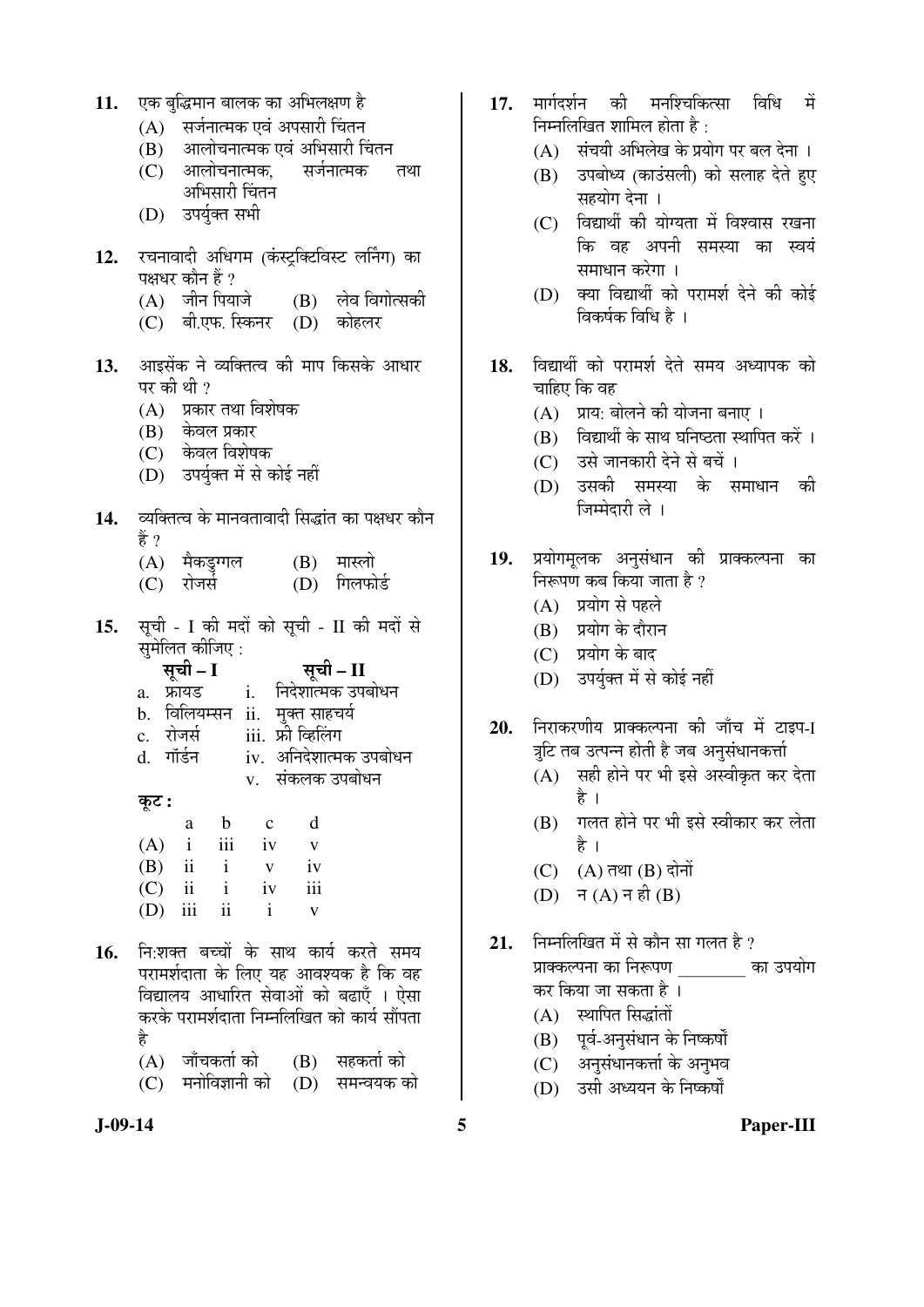- **22.** A researcher conducted three experiments with 100 subjects each following uniform design instead of one experiment with 300 subjects. This is known as
	- (A) Replication
	- (B) Manipulation
	- (C) Observation
	- (D) Validation
- **23.** Which of the following is not a characteristic of naturalistic inquiry ?
	- (A) Data Triangulation
	- (B) Prolonged stay in the field
	- $(C)$  Both  $(A)$  and  $(B)$
	- (D) Quantification of results
- **24.** Internal criticism of historical data refers to
	- (A) establish authenticity of data source
	- (B) establish validity of the contents of data
	- $(C)$  both  $(A)$  and  $(B)$
	- (D) none of these
- **25.** The mid day meal programme for pre-schools initiated with a view to
	- (A) increase enrollment
	- (B) involve community
	- (C) engage teachers
	- (D) increase the employment
- **26.** The official organ of the U.S. Office of education is
	- (A) School News
	- (B) School Life
	- (C) The Educator
	- (D) School and Society
- **27.** The main agency engaged in vocationalization of education in U.S.A.
	- (A) Private Enterprise System
	- (B) U.S. Department of Labour
	- (C) Formal Education System
	- (D) All of the above

#### Paper-III 6 J-09-14

- **28.** The core-curriculum does not emphasize
	- (A) democratic procedures
	- (B) problem solving
	- (C) a well defined body of subject matter
	- (D) integration of different subject matter
- **29.** The core curriculum consist of the
	- (A) subject matter children must learn in school
	- (B) subject offered by the school authorities
	- (C) total experiences in the school programme
	- (D) unit and lesson plans prep. by the teachers
- **30.** A curriculum maker interested in designing a functional curriculum would need an understanding of
	- (A) Educational philosophy
	- (B) Psychological principles
	- (C) Pedagogical procedures
	- (D) All of the above
- **31.** Who initiated the Bureaucratic approach in the field of administration ? (A) F.W. Taylor (B) M.Weber
	- (C) Mary Parker (D) Elton Mayo
- **32.** Educational planning relates to
	- (A) choosing the best course of action for achieving the educational objectives.
	- (B) recruitment of teachers.
	- (C) checking the performance is in conformity with laid down standards.
	- (D) motivating the subordinates.
- **33.** A school supervisor has responsibility to<br> $(A)$  help the
	- school in its development.
	- (B) observe the classroom teaching and suggest improvements if required.
	- (C) develop the teaching-learning material.
	- (D) All of the above
-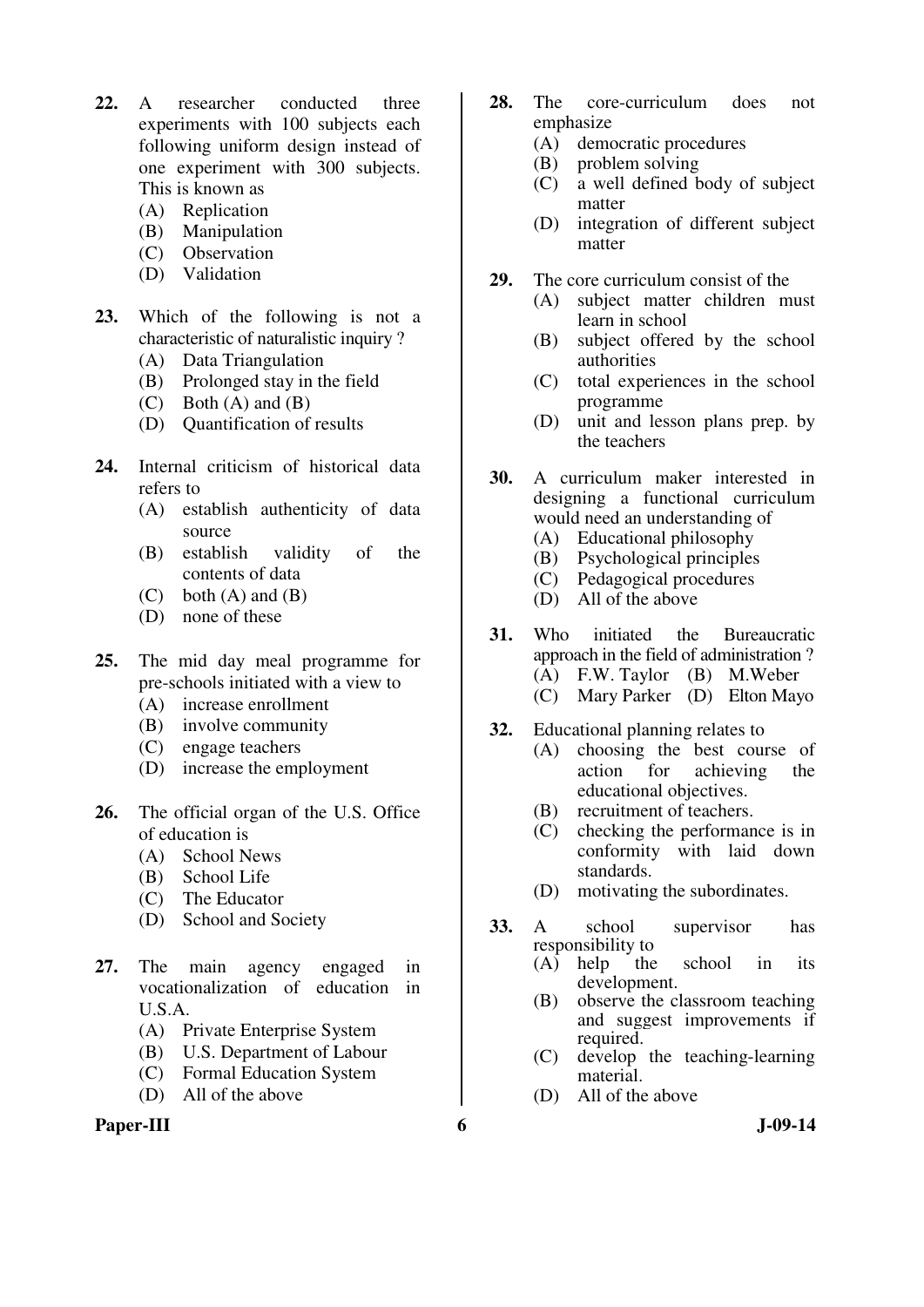- 22. **एक अनसंधानकर्ता ने एकसमान अभिकल्प** को अपनाते हुए 300 विषयों के साथ एक प्रयोग करने के बजाय प्रत्येक 100 विषयों के साथ तीन प्रयोग किए हैं । इसे निम्नलिखित में से किसके रूप में जाना जाता है ?
	- $(A)$  पुनरावृत्ति
	- (B) कार्य-साधन
	- $(C)$  पर्यवेक्षण
	- (D) विधिमान्यकरण
- 23. निम्नलिखित में से कौन सी सहज जाँच की विशेषता नहीं है ?
	- (A) औंकड़ों का त्रिभुजन
	- (B) क्षेत्र में लंबे समय तक रहना
	- $(C)$   $(A)$  और  $(B)$  दोनों
	- (D) परिणामों का परिमाणीकरण
- 24. <sup>þ</sup>तिहासिक आँकडों की आंतरिक आलोचना से तात्पर्य है
	- $(A)$  आँकड़ों के स्रोत की प्रामाणिकता स्थापित करना ।
	- (B) ऑकडों की विषयवस्त की विधिमान्यता स्थापित करना
	- $(C)$   $(A)$  और  $(B)$  दोनों
	- (D) इनमें से कोई नहीं
- 25. प्राथमिक विद्यालयों में मध्यान्ह भोजन योजना का प्रारम्भ किया गया
	- (A) नामांकन में वृद्धि के लिये
	- (B) समुदाय की सहभागिता के लिये
	- $(C)$  शिक्षकों को व्यस्त रखने के लिये
	- (D) रोजगार में वृद्धि के लिये
- 26. य.एस. के शिक्षा विभाग का विभागीय अंग है
	- $(A)$  विद्यालयी समाचार
	- $(B)$  विद्यालयी जीवन
	- $(C)$  शिक्षक
	- (D) विद्यालय और समाज
- **27.** संयक्त राज्य अमेरिका (USA) में व्यावसायीकरण में संलग्न मुख्य अभिकरण है
	- (A) प्राइवेट इंटरप्राइज सिस्टम (निजी उद्यम संस्थान)
	- (B) अमेरिका का श्रम विभाग
	- (C) औपचारिक शिक्षा व्यवस्था
	- (D) उपर्युक्त सभी
- 
- 28. **मूल पाठ्यचर्या किस पर बल नहीं देती** ?
	- $(A)$  प्रजातांत्रिक प्रक्रियाओं
	- $(B)$  समस्या-समाधान
	- (C) विषय-वस्तु का सुपरिभाषित पिण्ड
	- (D) विभिन्न विषय-वस्तु का एकीकरण
- **29.** मूल पाट्यचर्या में क्या होता है ?
	- $(A)$  ऐसी विषय-वस्तु जिसे बच्चे विद्यालय में अनिवार्यत<sup>.</sup> सीखें
	- $(B)$  विद्यालय अधिकारियों द्रारा नियत विषय
	- (C) विद्यालय के कार्यक्रम में सकल अनुभव
	- (D) अध्यापकों द्वारा तैयार की गई इकाइयाँ एवं पाठयोजना
- 30. क्रियात्मक पाट्यचर्या के अभिकल्प में रुचि रखने वाले पाठयचर्या निर्माता को किसकी समझ की आवश्यकता होती है ?
	- $(A)$  शिक्षा दर्शन
	- (B) मनोवैज्ञानिक सिद्धांत
	- $(C)$  शिक्षकीय प्रक्रियाएँ
	- (D) उपर्यक्त सभी
- 31. प्रशासन के क्षेत्र में नौकरशाहीपरक (ब्युरोक्रेटिक) उपागम का आरंभ किसने किया ?
	- (A) एफ.डब्ल्य. टेलर (B) एम. वेबर
	- (C) मेरी पार्कर (D) एल्टन मेयो
- 32. <sup>9</sup> शैक्षिक नियोजन का संबंध किससे है ?
	- $(A)$  शैक्षिक उद्देश्यों की प्राप्ति के लिए सर्वोत्तम कार्य-पद्धति का चयन करना ।
	- (B) अध्यापकों की भरती करना ।
	- (C) नियत मानकों के आधार पर कार्य-निष्पादन की जाँच करना ।
	- (D) अधीनस्थ कर्मियों को अभिप्रेरित करना ।
- 33. विद्यालय पर्यवेक्षक का दायित्व है
	- $(A)$  विद्यालय के विकास में सहायक होना ।
	- $(B)$  कक्षा-अध्यापन का प्रेक्षण करना और यदि आवश्यक हो तो सुधार हेत् सुझाव देना ।
	- (C) अध्यापन-अधिगम सामग्री विकसित करना ।
	- (D) उपर्युक्त सभी
- 

**J-09-14 7 Paper-III**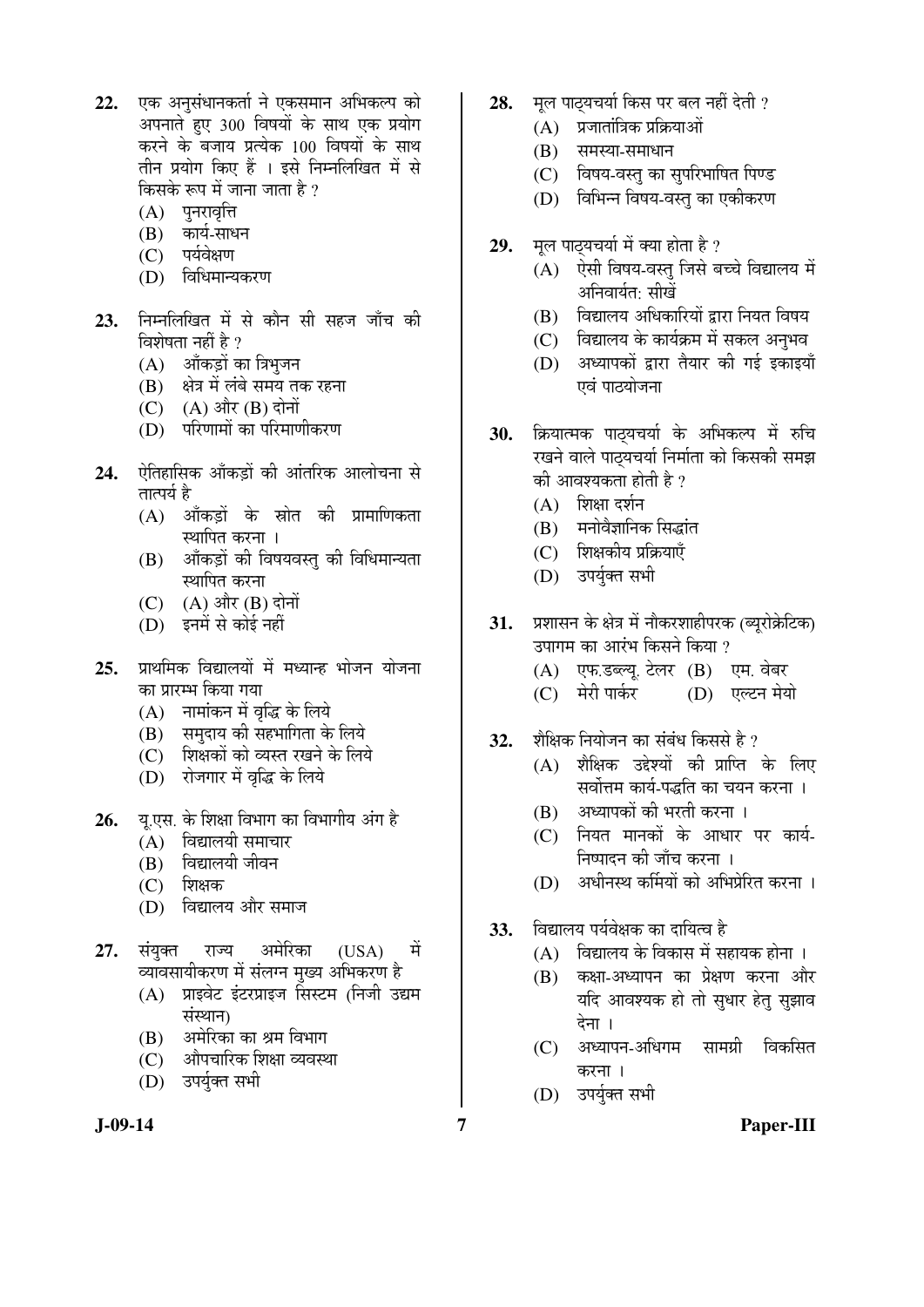- **34.** Which of the following statements has been advocated under Human Relation Approach ?
	- (A) Human beings do more work if their supervisors are strict.
	- (B) Human being attach importance to good interpersonal relations.
	- (C) Money is the only key motivation for human beings.
	- (D) None of the above
- **35.** Which of the following is not the source of Educational Finance ?
	- (A) Public Funds
	- (B) Local Bodies Fund
	- (C) Education cess
	- (D) Relief Fund
- **36.** Which of the following is not the technique of supervisor ?
	- (A) School visits
	- (B) Surprise visits
	- (C) Annual visits
	- (D) Excursion visits
- **37.** The Father of Scientific Management Approach is
	- (A) F.W. Taylor
	- (B) Henry Fayol
	- (C) St. Etienne
	- (D) W. Willson
- **38.** Who defined planning as "Deciding in advance what to do, how to do it, whom to do it and when to do it"?
	- (A) Max Weber
	- (B) Elton Mayo
	- (C) Koontz
	- (D) F. Taylor
- **39.** For effective results, the educational supervisor should follow which of the following approaches ?
	- (A) Team Approach
	- (B) Modern Approach
	- (C) Traditional Approach
	- (D) Administrative Approach

## **Paper-III 8 J-09-14**

- **40.** Teachers often put questions to students during and/or immediately after teaching a lesson so as to assess their learning and thereby to proceed to the next lesson. This an example of
	- (A) Summative evaluation (B) Formative evaluation
	-
	- (C) Concurrent evaluation (D) Diagnostic evaluation
- **41.** Teacher Eligibility Test conducted
- for selection of candidates for admission into teacher education institution is an example of
	- (A) Placement test
	- (B) Aptitude test
	- (C) Attitude test
	- (D) Achievement test
- **42.** The examination conducted by the Central Board of Secondary Education (CBCE) can be categorized as
	- (A) Norm Referenced Test
	- (B) Criterion Referenced Test
	- $(C)$  Both  $(A)$  and  $(B)$
	- (D) Neither (A) nor (B)
- **43.** Which of the following types of tools is most appropriate to assess one's interest in a particular phenomenon ?
	- (A) Questionnaire (B) Scale
	- (C) Test (D) Inventory
- **44.** Which of the following is not related to item analysis ?
	- (A) Item difficulty index
	- (B) Item discrimination index
	- (C) Reliability coefficient
	- (D) Sensitivity of item to instructional effects
- **45.** Miss Reema obtained grades in the subjects as follows in a 5 point scales : English – A; Mathematics – B; Science – D and Social Sciences – A. Her Grade Point Average (GPA) will be
	- (A) 5 (B) 3  $(C)$  4  $(D)$  3.5
		-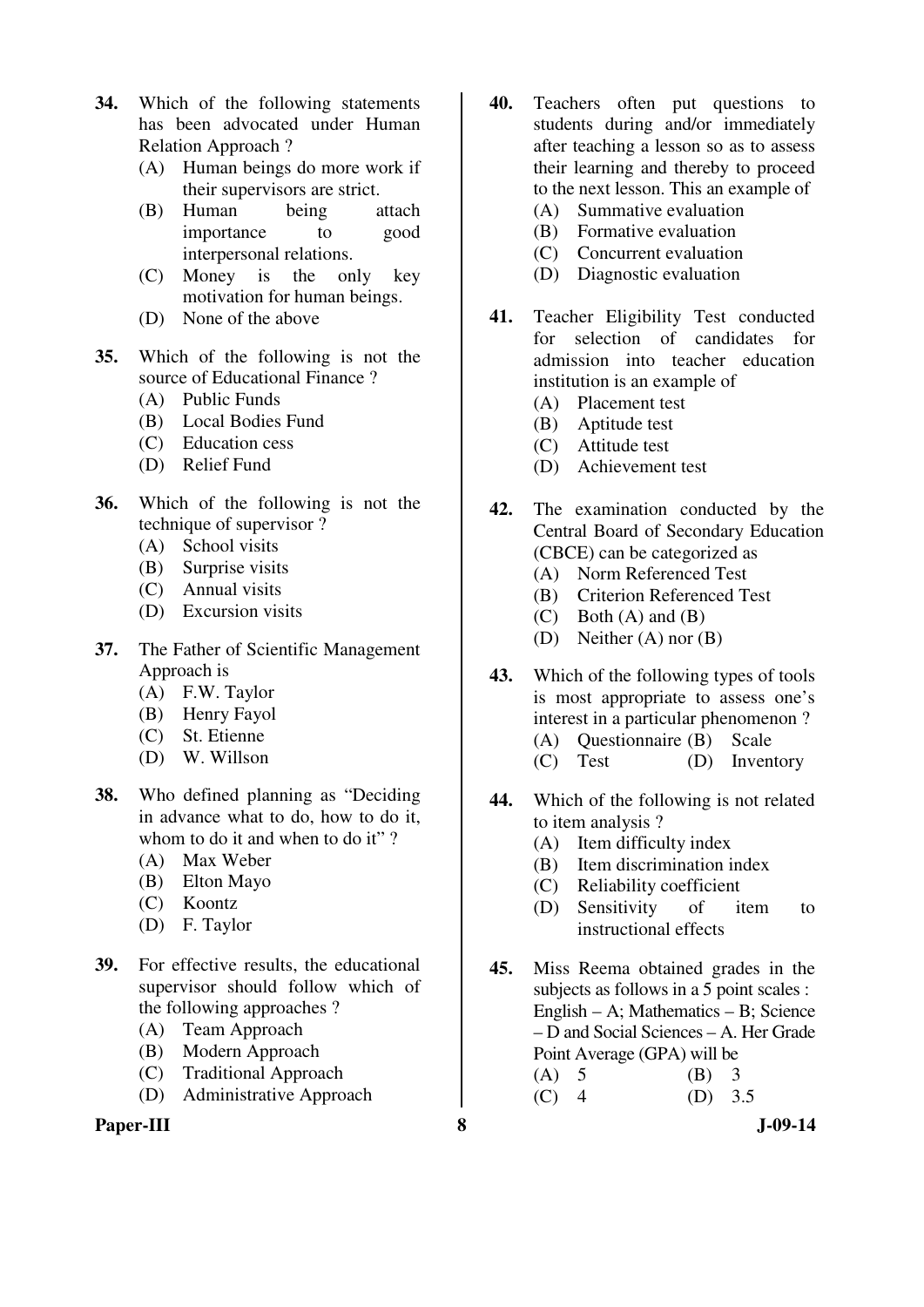- 34. मानव-संबंध उपागम के अंतर्गत निम्नलिखित में से किस वक्तव्य का पक्षपोषण किया गया है ?
	- (A) यदि पर्यवेक्षक सख्त हो तो मनुष्य अधिक काम करता है ।
	- (B) ग्मनष्य उत्तम अन्तरवैयक्तिक संबंधों को महत्त्व देता है ।
	- (C) मनुष्य के लिए रुपया-पैसा एकमात्र अभिप्रेरक है ।
	- (D) उपर्युक्त में से कोई नहीं
- 35. ਜਿਸਗਿਰਿਕਰ में से कौन, शैक्षिक वित्त का स्रोत नहीं है $\,$  ?
	- $(A)$  सार्वजनिक कोष
	- (B) स्थानीय निकायों का कोष
	- (C) शिक्षा कर
	- (D) सहायता कोष
- 36. निम्नलिखित में से कौन पर्यवेक्षण की प्रविधि नहीं है $\gamma$ 
	- $(A)$  विद्यालय का दौरा
	- (B) औचक दौरा
	- (C) वार्षिक दौरा
	- (D) एक्सकर्सन विजिट
- **37.** वैज्ञानिक प्रबंधन का जनक है
	- (A) एफ. डब्ल्यू. टेलर
	- $(B)$  हेनरी फेयोल
	- (C) सेंट एटिने
	- (D) डब्ल्यू. विल्सन
- 38. Frador की परिभाषा इस रूप में किसने दी है कि 'इसका पूर्व-निर्णय लेना कि क्या करना है. कैसे करना है. इसे किसे करना है और कब करना है' ?

| $(A)$ मैक्स वेबर | (B) एल्टन मेयो |
|------------------|----------------|
| $(C)$ कुंट्ज     | (D) एफ. टेलर   |

- 39. प्रभावशील परिणाम पाने के लिए पर्यवेक्षक को निम्नलिखित में से किस उपागम का अनुसरण करना चाहिए ?
	- (A) दल उपागम
	- (B) आधुनिक उपागम
	- (C) पारम्परिक उपागम
	- (D) प्रशासनिक उपागम
- 
- **40.** अध्यापक प्राय: पाठ पढाने के दौरान और/या उसके तत्काल बाद विद्यार्थियों से प्रश्न पछता है. ताकि उनके अधिगम का मुल्यांकन किया जा सके और उसके अनसार अगला पाठ पढाया जा सके । यह निम्नलिखित में से किसका उदाहरण है ?
	- $(A)$  संकलनात्मक मल्यांकन
	- (B) निर्माणात्मक मुल्यांकन
	- (C) समवर्ती मुल्यांकन
	- $(D)$  नैदानिक मल्यांकन
- 41. अध्यापक शिक्षा संस्थाओं में प्रवेश के लिए उम्मीदवारों के चयन हेत् आयोजित किया जाने वाला अध्यापक पात्रता परीक्षण निम्नलिखित में से किसका उदाहरण है ?
	- $(A)$  नियोजन परीक्षण
	- $(B)$  अभिक्षमता परीक्षण
	- (C) अभिवृत्ति परीक्षण
	- (D) उपलब्धि परीक्षण
- 42. केंद्रीय माध्यमिक शिक्षा बोर्ड द्रारा आयोजित परीक्षाओं को निम्नलिखित में से किसके रूप में वर्गीकृत किया जा सकता है ?
	- $(A)$  मापदंड संदर्भित परीक्षण
	- (B) निकष संदर्भित परीक्षण
	- $(C)$   $(A)$  और  $(B)$  दोनों
	- $(D)$   $(A)$  और  $(B)$  में से कोई नहीं
- 43. निम्नलिखित में से कौन सा तरीका किसी प्रघटना विशेष में किसी की रुचि का मल्यांकन करने के लिए अत्यधिक समचित है ?
	- $(A)$  प्रश्नावली  $(B)$  मापनी
	- (C) परीक्षण (D) सूची
- 44. निम्नलिखित में से कौन सा मद-विश्लेषण से संबंधित नहीं है ?
	- $(A)$  मद दुर्बोधता सुचकांक
	- (B) मद विभेदन सूचकांक
	- $(C)$  विश्वसनीयता गणांक
	- $(D)$  अध्यापन प्रयासों के लिए मद की संवेदनशीलता
- 45. कुमारी रीमा ने 5 बिंदु मापन में निम्नलिखित विषयों में इस प्रकार ग्रेड प्राप्त किए : अंग्रेजी में ए: गणित में बी: विज्ञान में डी और सामाजिक विज्ञान में ए । उसके ग्रेड बिंद का औसत (जी पी ए) होगा
	- (A) 5 (B) 3
	- $(C)$  4  $(D)$  3.5

**J-09-14 9 Paper-III**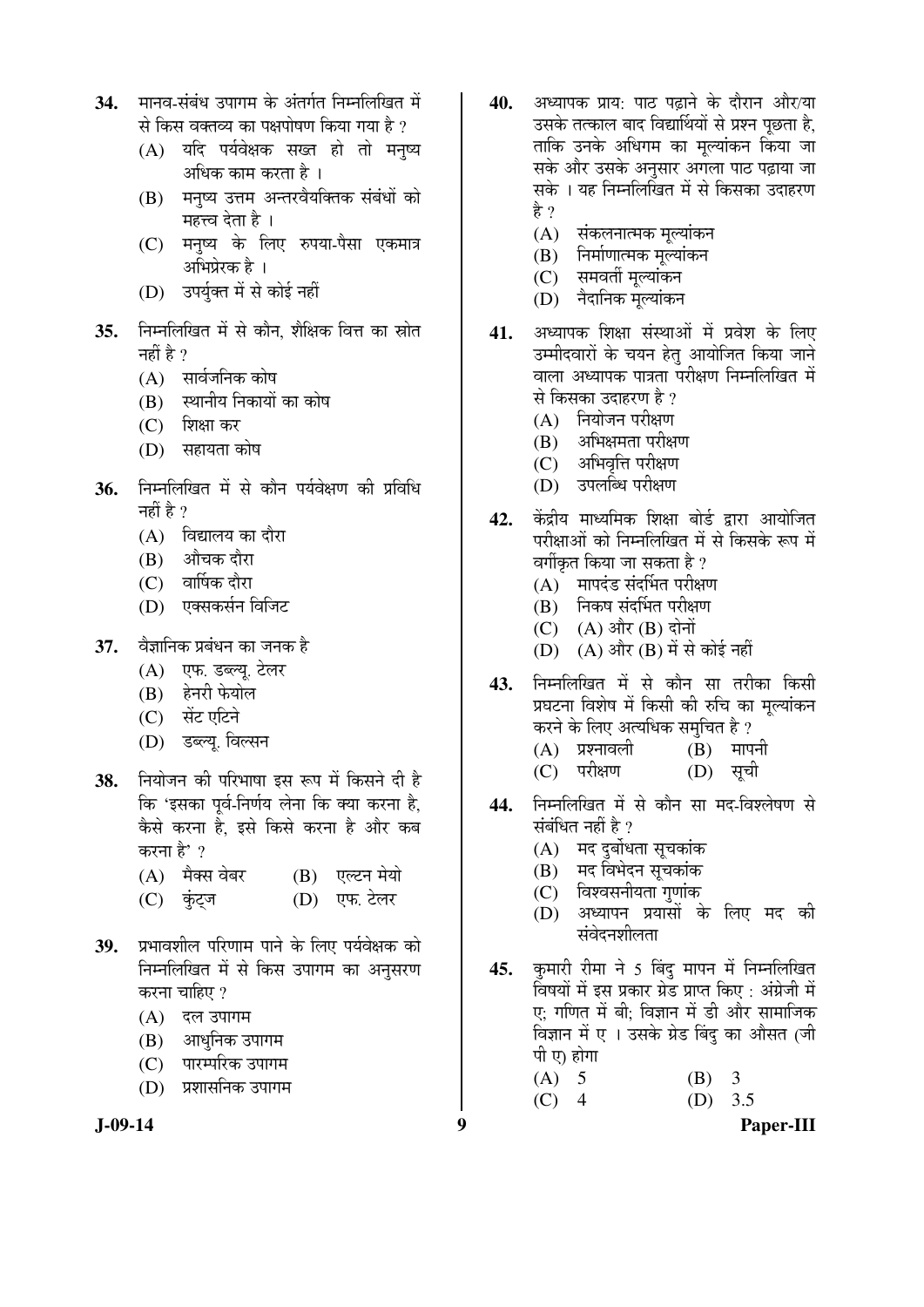- **46.** Which of the following is not related to analysis of qualitative data ?
	- (A) Axial coding
	- (B) Meta Analysis
	- (C) Rich thick description
	- (D) Writing memos
- **47.** The formula for calculation of Intelligence Quotient (IQ) is

(A) 
$$
\frac{CA}{MA} \times 100
$$
 (B)  $\frac{MA}{CA} \times 100$   
(C)  $\frac{CA}{100} \times MA$  (D)  $\frac{100}{MA} \times CA$ 

- **48.** Norms are developed for the psychological tests at the time of their
	- (A) Translation
	- (B) Construction
	- (C) Standardization
	- (D) Administration
- **49.** "Education Technology is the application of modern skills and techniques to the requirements of Education and Training." This was stated by
	- (A) Unwin
	- (B) T. Sakamato
	- (C) Leith
	- (D) Saetter
- **50.** The important concept for developing the understanding and skills of teaching and training is
	- (A) Planning
	- (B) Demonstration
	- (C) Evaluation
	- (D) Task Analysis
- **51.** Which is not true of interactive video?
	- (A) Presentation of video pictures
	- (B) Presentation of CAI materials
	- (C) Use of principles of programmed instruction
	- (D) Learning becomes meaningful rather than instructional

#### Paper-III **10** J-09-14

- **52.** What is the verbal component of a poster ?
	- (A) Visual
	- (B) Caption
	- (C) Pictorial
	- (D) All of the above
- **53.** External programmed instruction is also known as
	- (A) linear programmed instruction
	- (B) internal programmed instruction
	- (C) interpretive programmed instruction
	- (D) crowderian programmed instruction
- **54.** Which of the following is not a component of basic teaching model ?
	- (A) Instructional objectives
	- (B) Instructional procedures
	- (C) Instructional assessment
	- (D) Performance assessment

### **55.** Match Column – A with Column – B :

| $Column - A$               | Column – B      |
|----------------------------|-----------------|
| a. Audio-visual <i>i</i> . | Software        |
| aids                       |                 |
| b. Behaviour               | ii. Hardware    |
| technology                 |                 |
| c. Programmed              | iii. Management |
| instruction                | technology      |
| d. Training                | iv. System      |
| psychology                 | analysis        |
|                            | v. Internet     |
| Codes :                    |                 |
| $(A)$ a and i              | a and ii        |

- $(C)$  c and iv  $(D)$  d and i
- **56.** Which of the following element contributes to educational achievement of distance learners ?
	- (A) Student assignment response
	- (B) Course material
	- (C) Personal contact programme
	- (D) All of the above
-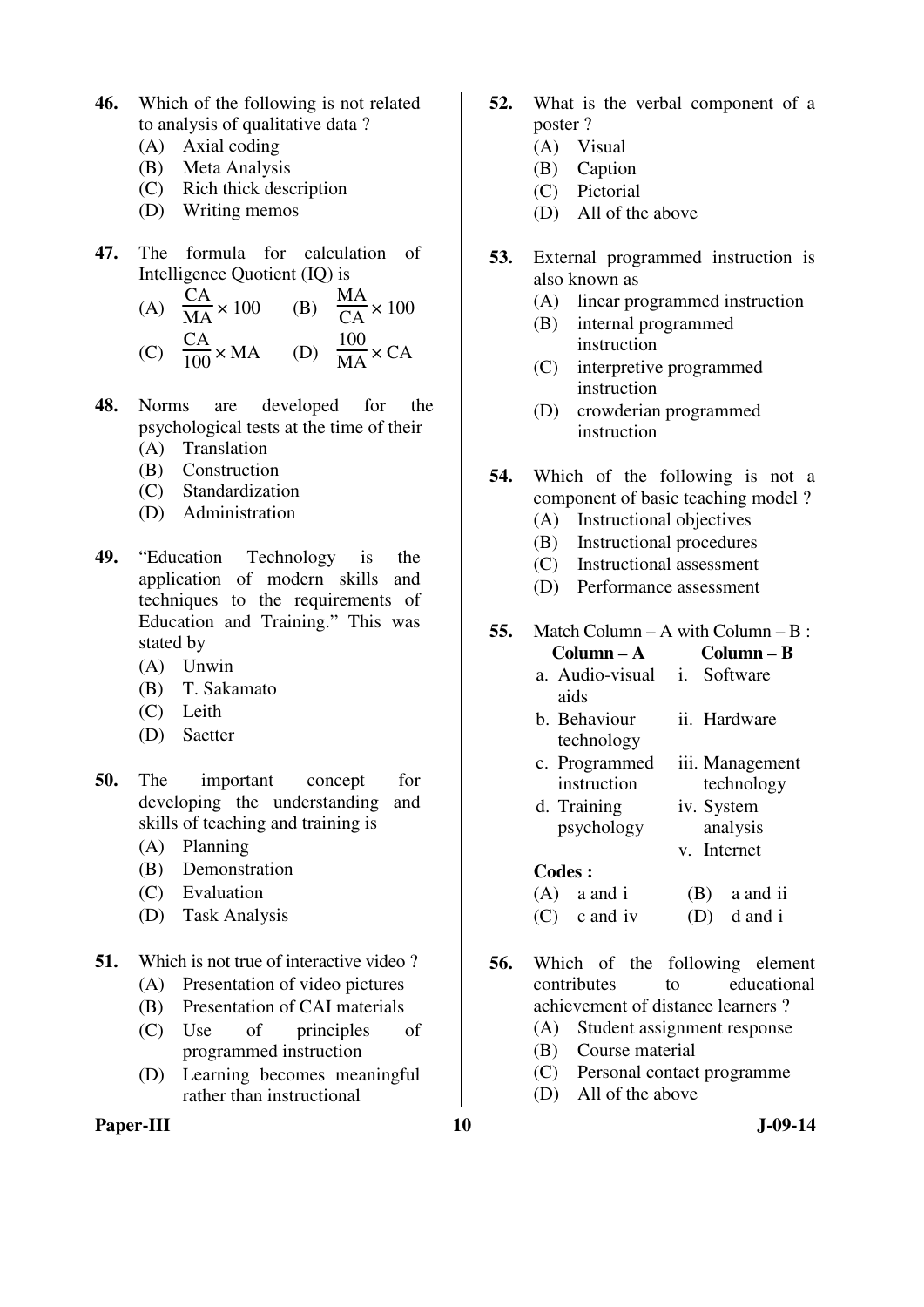- 46. निम्नलिखित में से कौन सा गुणात्मक आँकड़ा विश्लेषण से संबंधित नहीं है ?
	- (A) । अक्षाकार संकेतीकरण
	- (B) अधि विश्लेषण (Meta Analysis)
	- (C) पूर्णतया सघन विवरण
	- (D) ज्ञापन लेखन
- 47. बुद्धिलब्धि (आई क्यू) के परिकलन का सूत्र है
- (A) सी ए  $\overline{v\mu v} \times 100$  (B) एम ए ÃÖß ‹ × 100
- (C) सी ए  $\frac{\text{d} \bar{\mathbf{u}} \cdot \mathbf{v}}{100}$   $\times$  एम ए (D)  $\frac{100}{\overline{\text{U}} \cdot \text{F}} \times \overline{\text{H}}$  ए
- 48. मनोवैज्ञानिक परीक्षणों के लिए मापदंड उनकी निम्नलिखित अवस्था में विकसित किए जाते हैं :
	- (A) अनुवाद के समय
	- $(B)$  निर्माण के समय
	- (C) मानकीकरण के समय
	- (D) संचालन के समय
- 49. "शैक्षिक प्रौद्योगिकी, शिक्षा और प्रशिक्षण की आवश्यकताओं के लिए आधनिक कौशल और प्रविधि का अनुप्रयोग है ।'' यह कथन निम्नलिखित में से किसका है ?
	- $(A)$  अनविन  $(B)$  टी. साकामातो
	- (C) लेथ (D) सेटर
- 50. शिक्षण और प्रशिक्षण की समझ और कौशलों के विकास के लिए महत्त्वपूर्ण संकल्पना है
	- $(A)$  योजना
	- (B) निदर्शन
	- (C) मुल्यांकन
	- (D) कार्य विश्लेषण
- 51. अन्योन्यक्रियात्मक वीडियो का निम्नलिखित में से क्या सही नहीं है ?
	- (A) वीडियो चित्रों का प्रस्तुतिकरण
	- $(B)$  सी ए आई सामग्री का प्रस्तुतिकरण
	- (C) तैयार किए गए कार्यक्रम के अनुदेश के सिद्धांतों का उपयोग
	- (D) अधिगम, शिक्षण की तुलना में सार्थक हो जाता है ।
- 52. किसी पोस्टर का शाब्दिक घटक क्या है ?
	- $(A)$  दृश्य  $(B)$  शीर्षक
	- (C) चित्ररूप (D) उपर्युक्त सभी
- 53. बाह्य प्रोग्रामन अनुदेशों को निम्नलिखित रूप में भी जाना जाता है :
	- (A) रेखीय प्रोग्रामन अनुदेश
	- (B) आंतरिक प्रोग्रामन अनुदेश
	- (C) अन्योन्यक्रियात्मक प्रोग्रामन अनुदेश
	- (D) क्राउडेरियन प्रोग्रामन अनुदेश
- **54.** निम्नलिखित में से कौन सा आधारिक अध्यापन मॉडल का घटक नहीं है ?
	- $(A)$  शिक्षण का उद्देश्य
	- $(B)$  शिक्षण की प्रक्रिया
	- (C) शिक्षण का मूल्यांकन
	- (D) कार्यनिष्पादन मुल्यनिरूपण
- **55.** कॉलम A को कॉलम B के साथ सुमेलित कीजिए :

|       | कॉलम $-A$                   |                             | कॉलम – B      |
|-------|-----------------------------|-----------------------------|---------------|
|       | a. श्रव्य-दृश्य साधन        | $\mathbf{i}$ .              | साफ्टवेयर     |
|       | b. व्यवहार प्रौद्योगिकी ii. |                             | हार्डवेयर     |
|       | c. तैयार किए गए             | $\overline{\mathbf{iii}}$ . | प्रबंधन       |
|       | कार्यक्रम के अनुदेश         |                             | प्रौद्योगिकी  |
|       | d. प्रशिक्षण मनोविज्ञान iv. |                             | प्रणाली       |
|       |                             |                             | विश्लेषण      |
|       |                             | $V_{-}$                     | इन्टरनेट      |
| कूट : |                             |                             |               |
|       | $(A)$ a और i                |                             | $(B)$ a और ii |
|       | $(C)$ c और iv               |                             | (D) d और i    |

- 56. दुरवर्ती शिक्षार्थियों की शैक्षिक उपलब्धि में <u>निम्नलिखित में से कौन सा तत्त्व योगदान देता</u> हे ?
	- $(A)$  विद्यार्थी को दिए गए कार्य का उत्तर
	- (B) पाठ्यक्रम की सामग्री
	- (C) व्यक्तिगत संपर्क कार्यक्रम
	- (D) उपर्युक्त सभी

**J-09-14 11 Paper-III**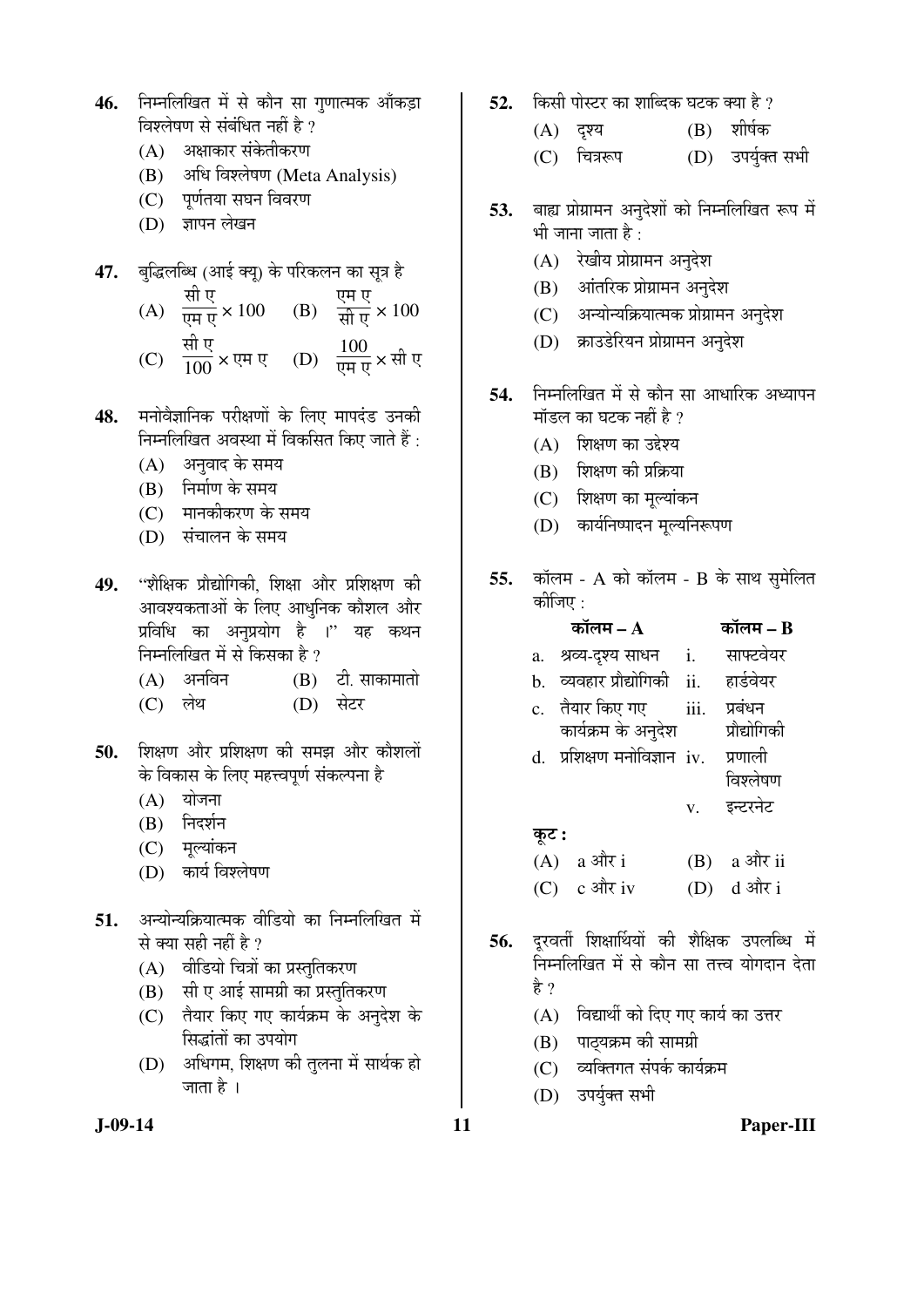- **57.** Which of the following statement is incorrect about microteaching ?
	- (A) It is a method of teaching.
	- (B) It consists of core teaching skills.
	- (C) Each skill is practised separately.
	- (D) Questioning is one component of microteaching.
- **58.** Most important challenge in teaching a resource teacher is<br>(A) identification
	- identification and assessment of the disabled children
	- (B) teaching plus curricular activities
	- (C) sensitization of public, parents and peer groups.
	- (D) establishing resource room and supplying assistive devices.
- **59.** According to Rehabilitation Council of India, teacher-pupil ratio in teaching for the visually impaired children in a integrated education programme is
	- (A)  $1:10$  (B)  $1:8$ (C)  $1:6$  (D)  $1:1$
- **60.** In List I the name of the National and International Acts, declarations are given and in List – II year regarding the Declarations and Acts are given. Match the List – I with List  $-$  II in correct order :

| List $-1$                        | $List - II$ |
|----------------------------------|-------------|
| a. International Year of i. 1990 |             |
| the Disabled People              |             |
| (IVDP)                           |             |

- b. World Conference on Education for All (EFA) ii. 1992
- c. Pupil with Disabilities Act (PWD) iii. 1995
- d. Rehabilitation Council of India Act (RCI) iv. 1981

v. 1986

#### **Codes :**

|     | a                       | b                       | $\mathbf{c}$ | d  |
|-----|-------------------------|-------------------------|--------------|----|
| (A) | $\overline{\mathbf{u}}$ |                         | iii          | v  |
| (B) | iii                     | $\overline{\mathbf{u}}$ | iv           | i  |
| (C) | iv                      | $\mathbf{i}$            | iii          | ii |
| (D) | $\mathbf{i}$            | iii                     | iv           | ii |

Paper-III **12** J-09-14

- **61.** "There are three preventive activities, received from public regarding mentally retarded children." Which of the following is incorrect one ?
	- (A) Providing necessary advertisement through National Institute for Mentally Retarded Children.
	- (B) Dissemination of available knowledge on ecology of mentally retarded through public media like newspapers, radio, television etc.
	- (C) To bring together the parents and the interested person or public to mobilize their efforts to channalise funds and family.
	- (D) Strengthening National level organizations to coordinate and disseminate the efforts.
- **62.** The children with disabilities studying along with normal children in a least restrictive environment programme assisted by a resource teacher is known as
	- (A) Special School Programme
	- (B) Integrated Education Programme
	- (C) Inclusive Education Programme
	- (D) None of the above
- **63.** Legal Blindness is defined as
	- (A) 20/180 visual acuity in the better eye after best correction
	- (B) 20/70 visual acuity in the better eye after best correction
	- (C) 20/200 visual acuity in the better eye after best correction
	- (D) 20/100 visual acuity in the better eye after best correction
- **64.** Apex body for the hearing impaired in India is
	- (A) Teacher training centre of little flower convent
	- (B) Rehabilitation Council of India
	- (C) The All India Institute of Speech and Hearing
	- (D) Ali Yavar Jung National Institute for the Hearing Handicapped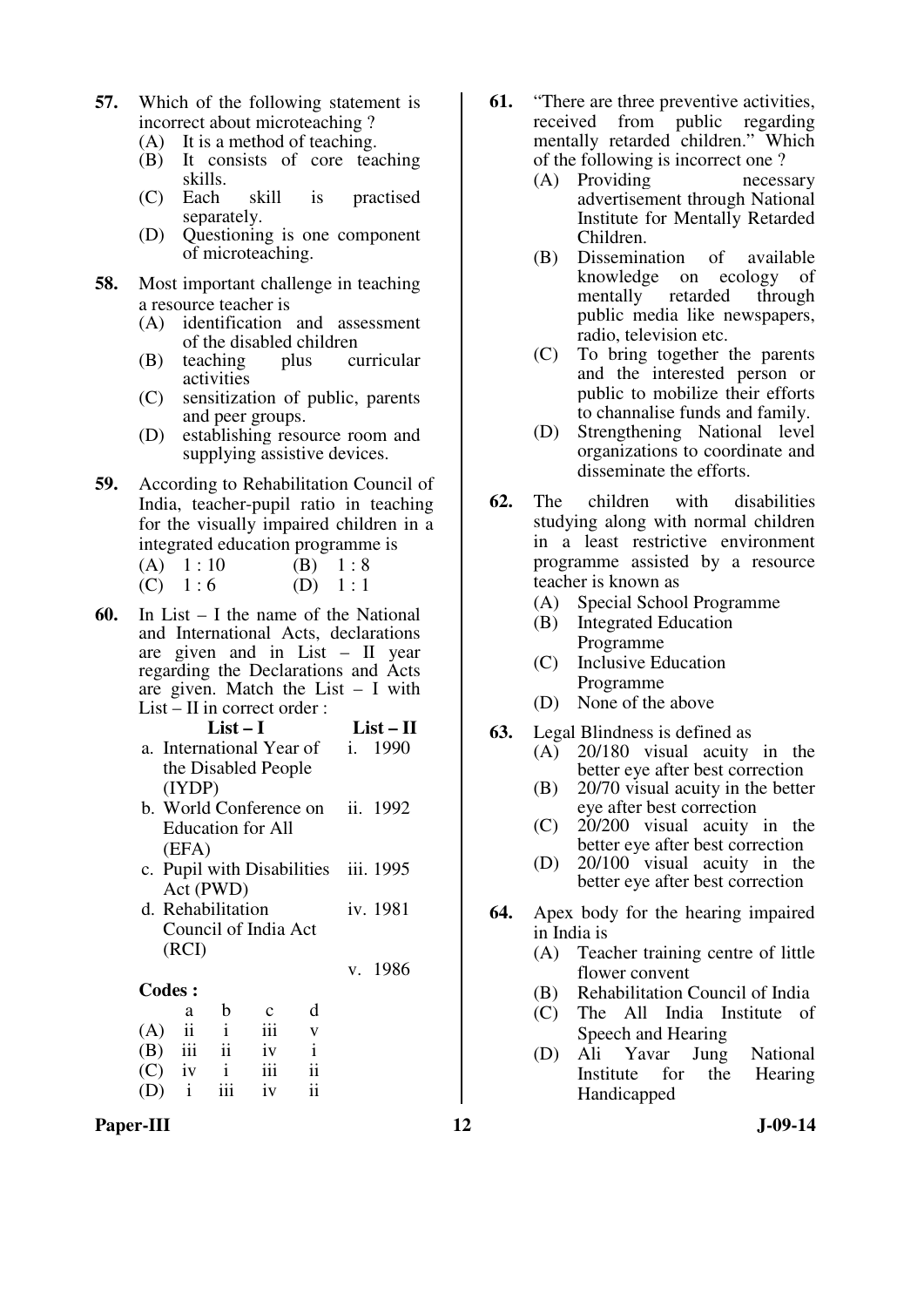- 57. सक्ष्म-अध्यापन के संबंध में निम्नलिखित में से कौन सा कथन गलत है ?
	- (A) यह अध्यापन की विधि है ।
	- (B) इसमें मल अध्यापन कौशल है ।
	- (C) प्रत्येक कौशल का अलग-अलग अभ्यास किया जाता है ।
	- (D) प्रश्न-पछना सक्ष्म-अध्यापन का एक घटक है ।
- **58.** विशेषज्ञ अध्यापक के लिए सबसे महत्त्वपूर्ण चनौती है
	- (A) नि:शक्त बच्चों की पहचान और मुल्यांकन
	- (B) अनुकल्प पाठ्यक्रियात्मक क्रियाकलाप का अध्यापन
	- (C) जनता, माता-पिता और समकक्ष समूह का संवेदीकरण
	- $(D)$  विशेषज्ञ कक्ष सेवा और सहायक साधनों को स्थापित करना ।
- 59. भारतीय पुनर्वास परिषद के अनुसार एकीकृत शिक्षा कार्यक्रम में दृष्टि-बाधित बच्चों के अध्यापन में अध्यापक-विद्यार्थी अनुपात है

| (A) 1:10        | $(B) \quad 1:8$ |
|-----------------|-----------------|
| $(C) \quad 1:6$ | $(D) \quad 1:1$ |

**60.** सूची - I में राष्ट्रीय और अंतर्राष्ट्रीय अधिनियम और घोषणाएँ दी गई हैं और सची - II में उन घोषणाओं और अधिनियमों के वर्ष दिए गए हैं । सूची - I को सूची - II से सुमेलित कीजिए :

सूची – I <del>सू</del>ची – II

- a. अंतर्राष्ट्रीय नि:शक्त जन वर्ष (आई.वाई.डी.पी.) i. 1990
- b. सबके लिए शिक्षा संबंधी विश्व सम्मेलन *(*इ एफ ए) ii. 1992
- c. नि:शक्तता वाले विद्यार्थी (पी.डब्ल्य.डी.) अधिनियम iii. 1995
- d. भारतीय पुनर्वास परिषद (आर.सी.आई.) अधिनियम iv. 1981

```
v. 1986
```

```
 Ûæú™ü :
```

|             | a | b            | $\mathbf{c}$ | d  |
|-------------|---|--------------|--------------|----|
|             |   | $(A)$ ii i   | iii          | v  |
|             |   | $(B)$ iii ii | iv           |    |
|             |   | $(C)$ iv i   | iii          | ii |
| $(D)$ i iii |   |              | iv           | ii |

- **61.** तीन ऐसे निवारक क्रियाकलाप हैं जिन्होंने मंदितमना बच्चों की ओर जनता का ध्यान आकर्षित किया है । निम्नलिखित में से कौन गलत है ?
	- $(A)$  मानसिक रूप से मंदित बालकों के राष्ट्रीय संस्थान के माध्यम से आवश्यक विज्ञापन देना ।
	- (B) समाचार-पत्र, रेडियो, टेलीविजन आदि जैसे सार्वजनिक मीडिया के माध्यम से मंदितमना बालकों की पारिस्थितिकी संबंधी जानकारी का प्रसार ।
	- (C) निधि और परिवार को शृंखलाबद्ध करने के लिए अपने प्रयास करने हेत् माता-पिता और हितबद्ध जनता को एक स्थान पर लाना ।
	- (D) प्रयासों का समन्वय करने और प्रसार करने के लिए राष्ट्रीय स्तर के संगठनों को सुदृढ़ करना ।
- **62.** सामान्य बच्चों के साथ पढ़ने वाले नि:शक्त बच्चों का ऐसा न्यूनतम प्रतिबंधित पर्यावरण संबंधी कार्यक्रम, जिसे विशेषज्ञ अध्यापक द्वारा सहयोग दिया जाता है, होता है
	- $(A)$  विशेष विद्यालय कार्यक्रम
	- (B) एकीकृत शिक्षा कार्यक्रम
	- (C) समावेशी शिक्षा कार्यक्रम
	- (D) उपर्युक्त में से कोई नहीं
- 63. विधिक अंधता को निम्नलिखित के रूप में परिभाषित किया गया है $\cdot$ 
	- (A) सर्वोत्तम सुधार के बाद बेहतर आँख में  $20/180$  दृष्टि तीव्रता
	- (B) सर्वोत्तम सुधार के बाद बेहतर आँख में  $20/70$  दृष्टि तीव्रता
	- (C) सर्वोत्तम सुधार के बाद बेहतर आँख में  $20/200$  दृष्टि तीव्रता
	- (D) सर्वोत्तम सुधार के बाद बेहतर आँख में  $20/100$  दृष्टि तीव्रता
- **64.** ⁄ श्रवण-बाधिता के लिए सर्वोच्च निकाय है
	- (A) लिटिल फ्लावर कान्वेंट का अध्यापक प्रशिक्षण केंद्र
	- (B) भारतीय पुनर्वास परिषद्
	- (C) अखिल भारतीय वाक् और श्रवण संस्थान
	- (D) अली यावर जंग राष्ट्रीय श्रवण-बाधिता संस्थान

**J-09-14 13 Paper-III**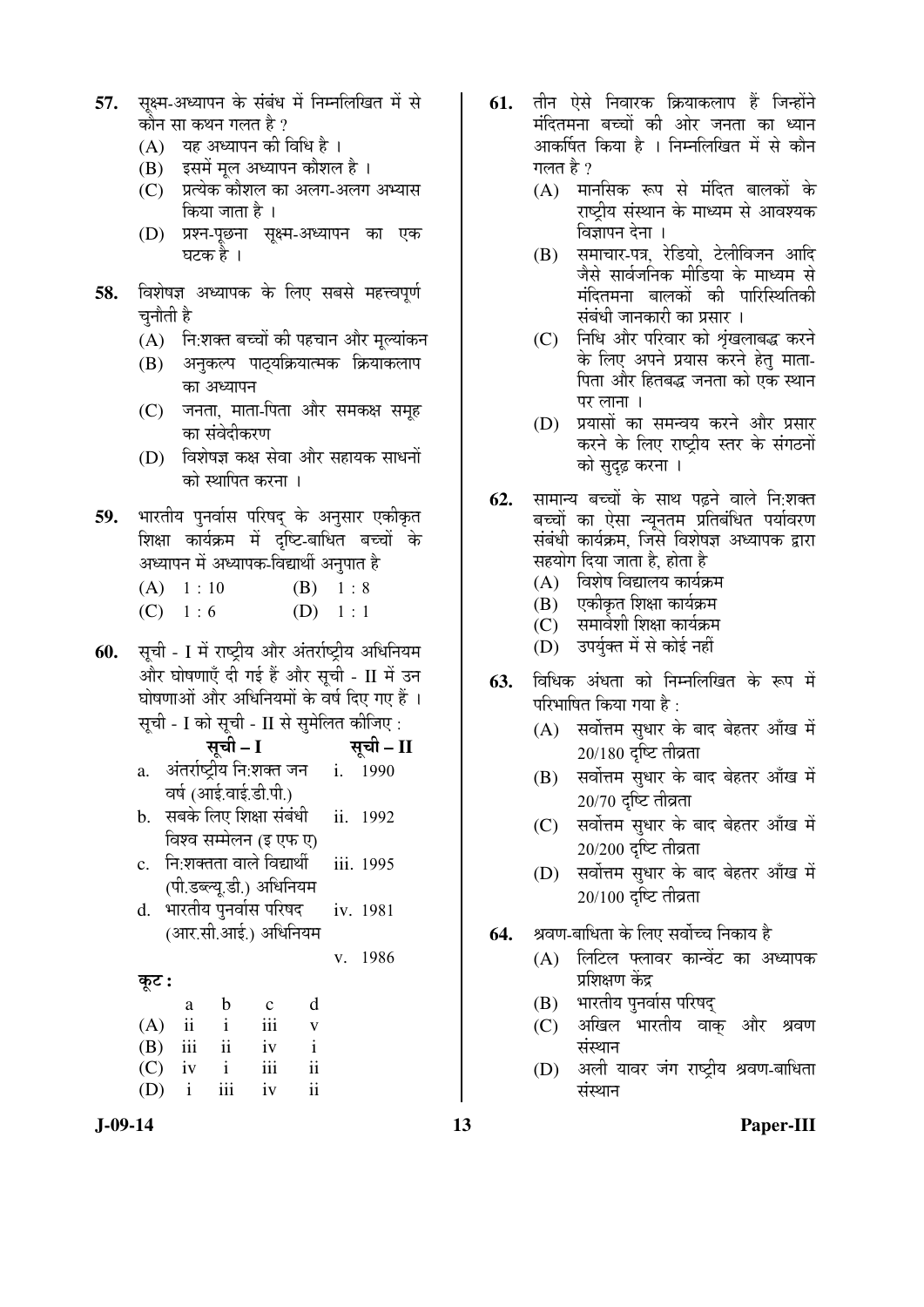- **65.** The most important challenge in Rehabilitation intervention programme is
	- (A) maintaining the full mobility or range of movement of the joints.
	- (B) improving the muscle power in the affected limbs.
	- (C) restoring the function of the affected limb by appropriate training.
	- (D) providing splints or callipers if needed.
- **66.** Match the following List I with List – II in correct order :<br>List – I List – **II** a. Weakness of one i. Monopolegia
	- half of body b. Weakness of one ii. Paraplegia limb
	- c. Weakness of all four limbs including trunk iii. Hemiplegia
	- d. Weakness both lower limbs iv. Quadriple

v. Diabetic

#### **Codes :**

| vvuvs . |     |                         |             |    |
|---------|-----|-------------------------|-------------|----|
|         | a   | b                       | $\mathbf c$ | d  |
| (A)     | ii  |                         | iii         | V  |
| (B)     | iii | $\mathbf{i}$            | iv          | ii |
| (C)     |     | $\overline{\mathbf{u}}$ | iii         |    |
| (D)     | iv  | iii                     |             | ii |

- **67.** "Destiny of India is being shaped in her classroom." This is stated in
	- (A) Education Commission (1964- 1966)
	- (B) National Policy on Education (1986)
	- (C) National Knowledge Commission (2005)
	- (D) University Education Commission (1948-49)
- **68.** National Education Day is observed on Nov.-11 every year in memory of
	- (A) Sarvapalli Radhakrishnan
	- (B) Maulana Abul Kalam Azad
	- (C) Zakir Hussain
	- (D) Mahatma Gandhi
- **69.** 'Accreditation' of Teacher Education Institution is done by
	- (A) NCERT (B) NCTE<br>(C) NAAC (D) NUEP
	- (D) NUEPA

## Paper-III **14** J-09-14

| 70. | Integrated Teacher Education<br>Programmes are offered by                                      |                           |
|-----|------------------------------------------------------------------------------------------------|---------------------------|
|     | Self-financing colleges<br>(A)<br>Education                                                    | оf                        |
|     | (B) Open Universities in India<br>(C) State Institutes of Education<br>(D) Regional Institutes | оf                        |
| 71. | Education<br>Match the following:                                                              |                           |
|     | List $-1$                                                                                      | $List-II$                 |
|     | a. Personalised System i. Keller<br>of Education                                               |                           |
|     | b. Cone of<br>Experience                                                                       | ii. Edgar<br>Dale         |
|     | c. Programmes<br>Instruction                                                                   | iii. Herbart              |
|     | d. Didactic Apparatus                                                                          | iv. Skinner<br>v. Crowder |

- **Codes :**
- a b c d  $(A)$  i ii iv v<br>  $(B)$  iii i iv ii  $(B)$  iii i iv (C) ii i iv iii  $(D)$  iv iii ii v
- **72.** The most important single factor of success for a teacher in the beginning of teaching career is
	- (A) Personality and ability to adjust to classroom
	- (B) Positive attitude and outlook towards life
	- (C) Verbal fluency and organizational ability
	- (D) Competence and professional ethics
- **73.** When the children become mischievous and disobedient in the classroom, the teacher should examine<br>(A) Home backgro
	- (A) Home background of the students
	- (B) Influence of outside elements in class
	- (C) Teaching methods and subject knowledge
	- (D) Co-curricular and other attractions in the school
- **74.** Teachers working with children with disabilities must register their names with<br>  $(A)$  NCTE  $(B)$  RIE
	- (A) NCTE (B) RIE<br>(C) NCERT (D) RCI NCERT
- **75.** Task analysis in teaching requires
	- (A) Content and Pedagogy
	- (B) Technology and Evaluation
	- $(C)$  Both  $(A)$  and  $(B)$
	- (D) None of these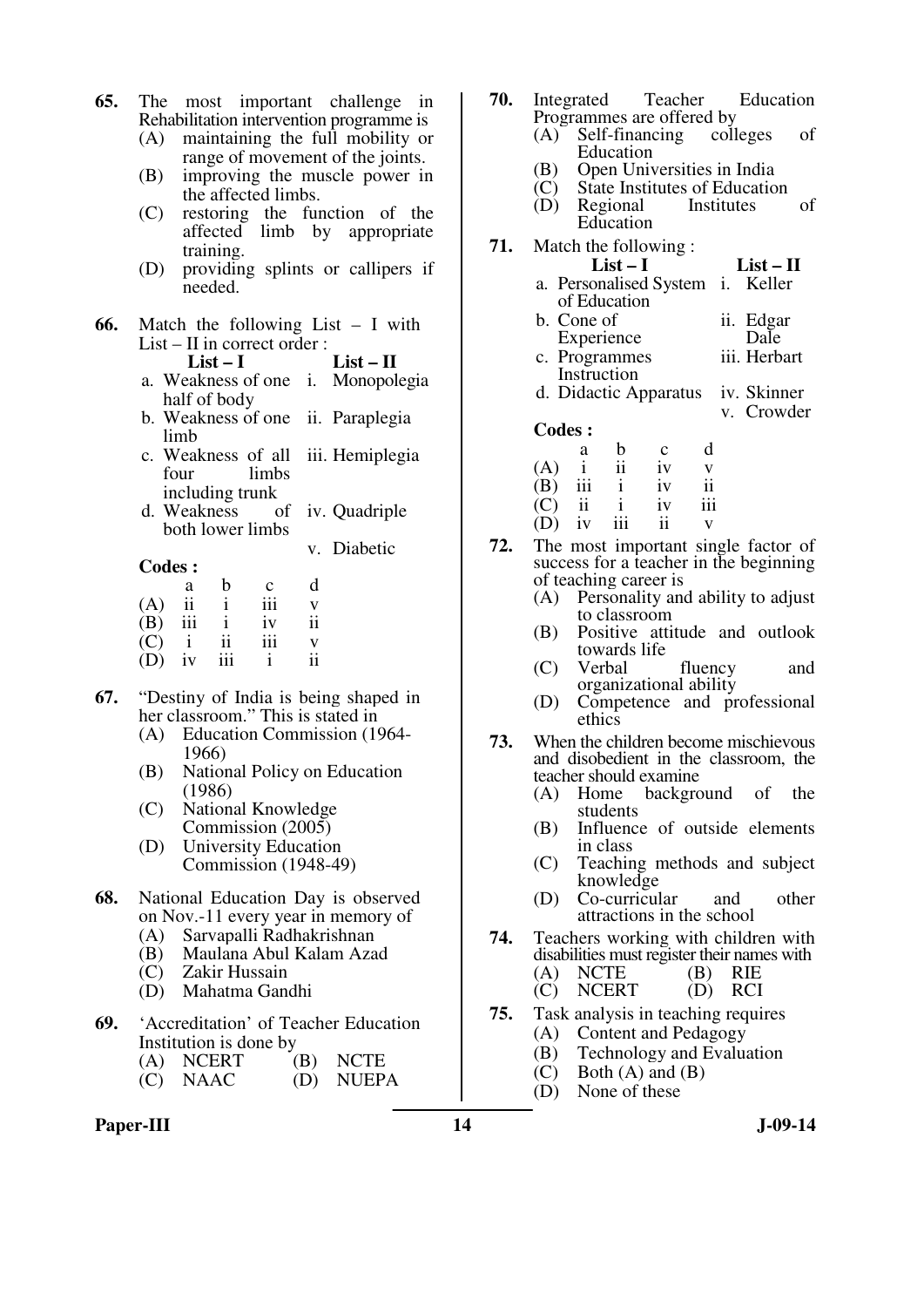| 65. | पुन:स्थापन कार्य में सबसे महत्त्वपूर्ण चुनौती है                                                             |
|-----|--------------------------------------------------------------------------------------------------------------|
|     | जोड़ों की पूरी गतिशीलता या गति की<br>(A)                                                                     |
|     | सीमा ।                                                                                                       |
|     | (B) प्रभावित अंग में माँसपेशियों की शक्ति में                                                                |
|     | सुधार होना ।                                                                                                 |
|     | (C) समुचित प्रशिक्षण द्वारा प्रभावित अंग का                                                                  |
|     | कार्य करना ।                                                                                                 |
|     | (D) यदि आवश्यक हो तो खपची या कैलिपर                                                                          |
|     | लगाना ।                                                                                                      |
|     |                                                                                                              |
| 66. | निम्नलिखित सूची - I को सूची - II से सुमेलित<br>कीजिए :                                                       |
|     | सूची – I                                                                                                     |
|     | सूची – II                                                                                                    |
|     | a. आधे शरीर की <b>i. एकांग</b> घात                                                                           |
|     | दुर्बलता                                                                                                     |
|     | b. एक अंग की दुर्बलता ii. अधरांगघात                                                                          |
|     | c. धड़ सहित सभी चार iii. पक्षाघात                                                                            |
|     | अंगों की दुर्बलता                                                                                            |
|     | दोनों निचले अंगों की iv. चतुरंगघात<br>d.                                                                     |
|     | दुर्बलता                                                                                                     |
|     | v. मधुमेह-रोगी                                                                                               |
|     | कूट :                                                                                                        |
|     | d<br>$\mathbf{b}$<br>(A) $\frac{a}{H}$ (R)<br>$\frac{c}{111}$<br>$\mathbf{i}$<br>$\mathbf{V}$                |
|     | $\overrightarrow{(\mathbf{B})}$ $\overrightarrow{iii}$ $\overrightarrow{i}$<br>$\overline{\mathbf{i}}$<br>iv |
|     | $\rm ii$<br>$(C)$ i<br>iii<br>$\mathbf V$                                                                    |
|     | ii<br>$\mathbf{i}$<br>$(D)$ iv<br>iii                                                                        |
| 67. | भारत की नियति उसकी कक्षाओं में आकार-ग्रहण                                                                    |
|     | कर रही है (डेस्टिनी ऑफ इंडिया इज टेकिंग शेप                                                                  |
|     | इन हर क्लासरूम) यह किसमें कहा गया है ?                                                                       |
|     | (A) शिक्षा आयोग (1964-1966)                                                                                  |
|     | (B) शिक्षा की राष्ट्रीय नीति (1986)                                                                          |
|     | (C) राष्ट्रीय ज्ञान आयोग (2005)                                                                              |
|     | विश्वविद्यालय शिक्षा आयोग (1948-49)<br>(D)                                                                   |
| 68. | राष्ट्रीय शिक्षा दिवस 11 नवम्बर को किसकी स्मृति                                                              |
|     | में मनाया जाता है ?                                                                                          |
|     | (A) सर्वपल्ली राधाकृष्णन                                                                                     |
|     | (B) मौलाना अबुल कलाम आजाद                                                                                    |
|     | $(C)$ जाकिर हुसैन                                                                                            |
|     | (D) महात्मा गांधी                                                                                            |
|     | 69. अध्यापक शिक्षा संस्थानों का प्रत्यायन किसके द्वारा                                                       |
|     | किया जाता है ?                                                                                               |
|     | (A) एन.सी.ई.आर.टी. (B) एन.सी.टी.ई.                                                                           |
|     | (C) एन.ए.ए.सी. (D) एन.यू.ई.पी.ए.                                                                             |

- 70. समाकलित अध्यापक शिक्षा कार्यक्रम किसके द्वारा प्रदान किया जाता है ?
	- $(A)$  शिक्षा के स्व-वित्तपोषित महाविद्यालयों द्वारा
	- $(B)$  भारत के मुक्त विश्वविद्यालयों द्वारा
	- (C) राज्य शिक्षा संस्थानों द्वारा  $(D)$  क्षेत्रीय शिक्षा संस्थानों द्वारा
	-
- **71.** ×®Ö´®Ö×»Ö×ÜÖŸÖ ÛúÖê ÃÖã´Öê×»ÖŸÖ Ûúßו֋ :
	- <u>सची II</u> a. शिक्षा को व्यष्टिकृत प्रणाली i. केलर
	- b. †®Öã³Ö¾Ö-¿ÖÓÛãú ii. ‹›üÝÖ¸ü ›êü»Ö
	- c. योजनाबद्ध अनुदेश iii. हर्बर्ट<br>d. उपदेशात्मक उपकरण iv. स्किनर
	- d. उपदेशात्मक उपकरण v. क्राउडर

- कूट : a b c d  $(A)$  i ii iv v<br>  $(B)$  iii i iv ii (B) iii i iv ii<br>(C) ii i iv iii (C) ii i iv iii (D) iv iii ii v
- 72. अध्यापन व्यवसाय के आरम्भ में अध्यापक की सफलता का सर्वाधिक महत्त्वपूर्ण एकल कारक है
	- $(A)$  व्यक्तित्व तथा कक्षा से समायोजन की योग्यता
	- (B) जीवन के प्रति सकारात्मक अभिवृत्ति तथा दृष्टिकोण
	- $(C)$   $\;$  मौखिक प्रवाह तथा संगठनात्मक योग्यता
	- $(D)$  सक्षमता तथा व्यावसायिक आचार
- 73. जब बच्चे कक्षा में शरारती तथा अवज्ञाकारी हो तो अध्यापक को जाँचना चाहिए
	- (A) छात्रों की घरेलू पृष्ठभूमि
	- $(B)$  कक्षा में बाहरी तत्त्वों का प्रभाव
	- $(C)$  अध्यापन विधियाँ तथा विषय-ज्ञान
	- $(D)$  विद्यालय में सह-पाठयकारी तथा अन्य आकर्षण
- 74. अक्षमतापूर्ण बच्चों के साथ कार्य करने वाले अध्यापक को उनके नाम किसके साथ पंजीकृत कराना चाहिए ?
	- $(A)$  एन.सी.टी.ई.  $(B)$  आर.आई.ई.
	- $(C)$  एन.सी.ई.आर.टी.  $(D)$  आर.सी.आई.
- 75. अध्यापन में कार्य विश्लेषण (टास्क एनालिसिस) में आवश्यकता होती है
	- $(A)$  अंतर्वस्तु तथा शिक्षणशास्त्र
	- $(B)$  प्रौद्योगिकी तथा मुल्यांकन
	- $(C)$   $(A)$  तथा  $(B)$  दोनों
	- (D) उपर्युक्त में से किसी की नहीं
- 

**J-09-14 15 Paper-III**